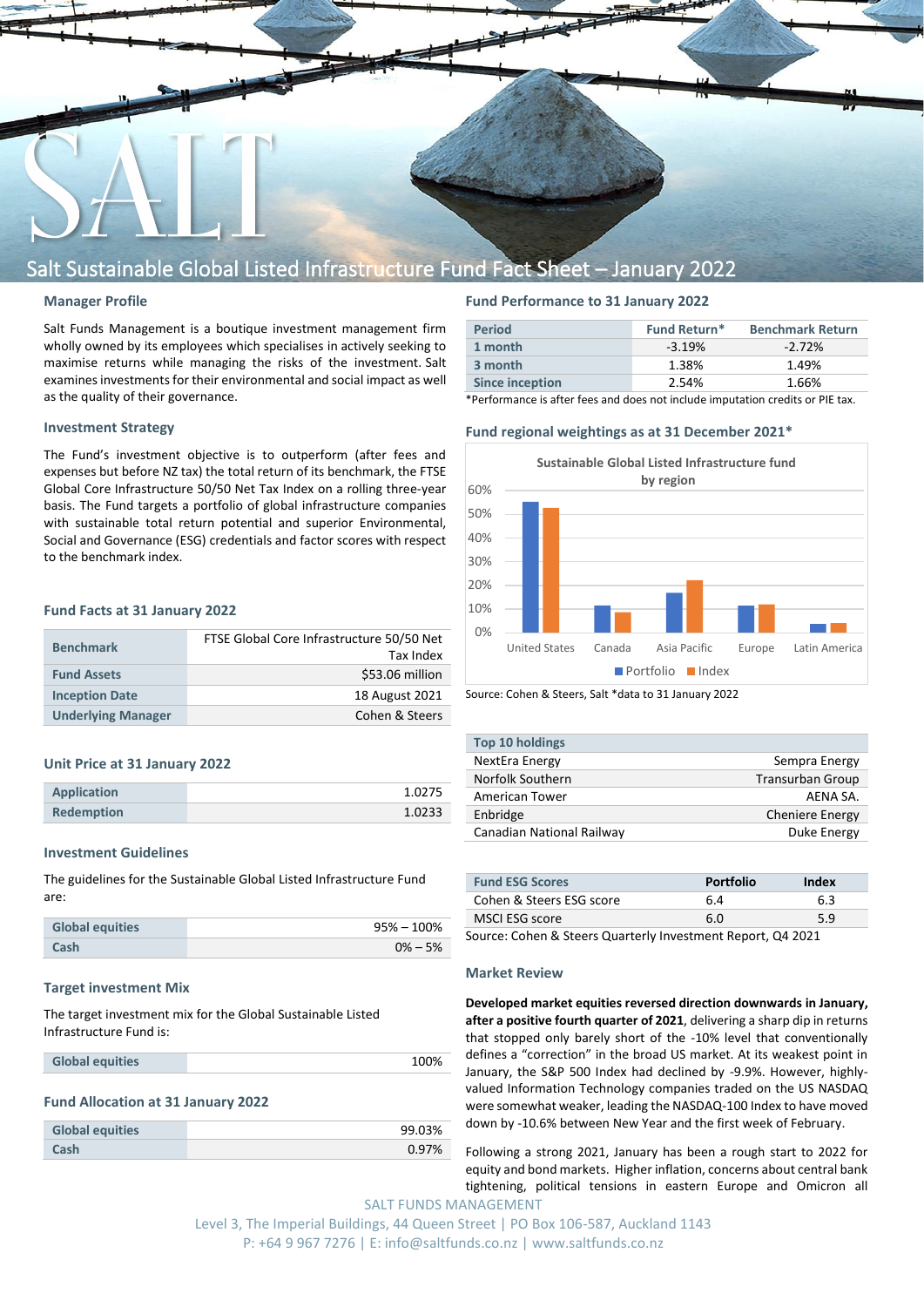# **SALT**

contributed to market weakness in January and a sharp increase in volatility. Many countries are seeing some softening in activity indicators. Much of this is Omicron-related and will prove temporary. However, we do expect lower overall global growth this year compared to last, though to remain above trend.

Most central banks are shifting to a more hawkish stance, though not all have yet acted, particularly as measures of core inflation rise and labour markets tighten, rending the transitory inflation narrative erroneous. US consumer price inflation continued to rise, coming in at 7% for the year to December 2021, the highest level since 1982. At the same time the labour market continues to tighten with the unemployment rate falling to 3.9%, also for December 2021.

The US Federal Reserve is on schedule to end its bond purchase programme in March. The January meeting of the Federal Open Market Committee (FOMC) all-but-confirmed interest rate lift-off in March and that they are actively pursuing plans to reduce the size of their bloated balance sheet. Investors' concern about significantly tighter overall monetary conditions, given high equity valuations, translated into a rapid deterioration in sentiment which lasted throughout January.

**Listed infrastructure declined in January amid a broad equity market** 

**selloff.** With US inflation at its highest rate in 40 years, stocks came under pressure as investors anticipated that the Federal Reserve would tighten monetary policy faster and more aggressively in 2022 than was previously expected. The Fed reinforced this view with a more hawkish tone at its policy-setting meeting in late January, citing the strong labour market and inflation well above target. While most listed infrastructure subsectors generated negative returns, a number were supported by their defensive characteristics (and by investors' pivot from growth to more cyclical and value-oriented stocks).

Hopes that the omicron variant may be peaking supported the recovery trade. **Midstream energy** (+8.4% in local currency) was the leading performer, as energy prices continued to rise on an expanding risk premium (given the potential Russian invasion of Ukraine) and, to a lesser extent, in anticipation of greater fuel consumption with the resumption in travel. In addition, improving financial discipline has led to higher free cash flows for several midstream companies. **Marine ports** (-0.4%) outperformed as supply chain constraints and port bottlenecks showed signs of easing. In our view, the sector will continue to benefit from strong global growth, while supply chain challenges will result in an elongated cycle for these businesses.

Some **Utilities** outperformed given their defensive characteristics. Electric utilities (-2.0%) and gas distribution (-0.6%) were relative outperformers, as investor demand for value outweighed concerns about rising interest rates. A large portion of the loss within electric utilities was driven by a single company: NextEra Energy. Despite reporting solid results and improved guidance, the company's shares fell sharply amid weakening sentiment towards renewables (growth) and on the unexpected retirement of CEO Jim Robo. (He has delivered exceptional returns for shareholders since being appointed to the post in 2012.) Meanwhile, water companies (–8.3%), which tend to be more growth oriented, were among the weakest performers.

**Communications** companies fell sharply, following strong performance in 2021. After benefiting in 2021 from rising expectations on the buildout of 5G networks, communications (-13.6%) experienced a setback in January. In particular, higher-growth/higher-multiple US cell tower companies were out of favour as interest rates moved sharply higher. We maintain a preference for certain US-focused tower companies

which are positioned to benefit the most from network capital spending by U.S. wireless companies.

**Travel sectors** posted mixed results as some restrictions were eased. Airports (1.6%) generated a positive return on hopes that travel volumes had bottomed. Shares of most toll road companies (-6.8%) rose as well, but the sector was dragged down by its largest component, Transurban, which tends to trade with more rate sensitivity. Railways (-4.6%) could not overcome several headwinds, most notably weak freight volumes, which were driven in part by lingering supply chain issues. A rotation to other types of transportation, particularly trucking, also weighed on the sector.

# **Portfolio Review**

From its August 19, 2021 inception through January 31, 2022, the portfolio had a positive total return and outperformed its benchmark by 0.88%. For January 2022, however, the fund had a negative total return, and underperformed its benchmark by -0.47%.

# **Key contributors**

• Security selection and overweight allocation in midstream energy (8.4% total return in the index): Our overweight exposure was rewarded, as the sector was the top performer in January. Overweight positions in several US-based midstream companies were beneficial given positive supply/demand trends and rising energy prices. In particular, an overweight position in a liquefied natural gas company outperformed given sharply rising gas prices in Europe, low inventories, and potential supply shortages should Russia invade Ukraine.

• Underweight in toll roads (-6.8%): An underweight in an Australian toll road operator was beneficial, as its shares fell sharply. The company was negatively impacted by rising interest rates and continued Covid headwinds.

• Stock selection in water (-8.3%): An overweight in a China-based water utility contributed to performance. The company, which provides water services to Hong Kong, outperformed after struggling throughout much of 2021.

# **Key detractors**

• Security selection in electric utilities (–2.0%): A lack of exposure to several defensive U.S.-based electric utilities detracted from relative performance given their positive returns. An overweight position in a U.S. renewables-focused company with high growth potential was also negative for returns given its poor performance. Its shares fell along with many other high-growth/high-multiple companies. In addition, the retirement of the company's CEO hurt investor sentiment.

• Security selection and overweight in communications (-13.6%): An overweight in a high-growth US tower company was negative for performance. In our view, the company has the most leverage to rising wireless spending given its domestic macro tower focus in the US.

• Underweight in airports (1.6%): The underweight position detracted from returns given the sector's positive performance. Investor sentiment improved on the hopes for an increase in passenger volumes.

Disclaimer: The information in this publication has been prepared from sources believed to be reliable and accurate at the time of preparation but Salt Funds Management Limited, its officers, directors, agents, and employees make no representation or warranty as to the accuracy, completeness, or currency of any of the information contained within, and disclaim any liability for loss which may be incurred by any person relying on this publication. All analysis, opinions and views reflect a judgment at the date of publication and are subject to change without notice. This publication is provided for general information purposes only. The information in this publication should not be regarded as personalised advice and does not take into account an individual investor's financial situation or goals. An individual investor should, before making any investment decisions, seek professional advice. Past performance is not a reliable indicator of future performance and no representation or warranty, express or implied, is made regarding future performance.